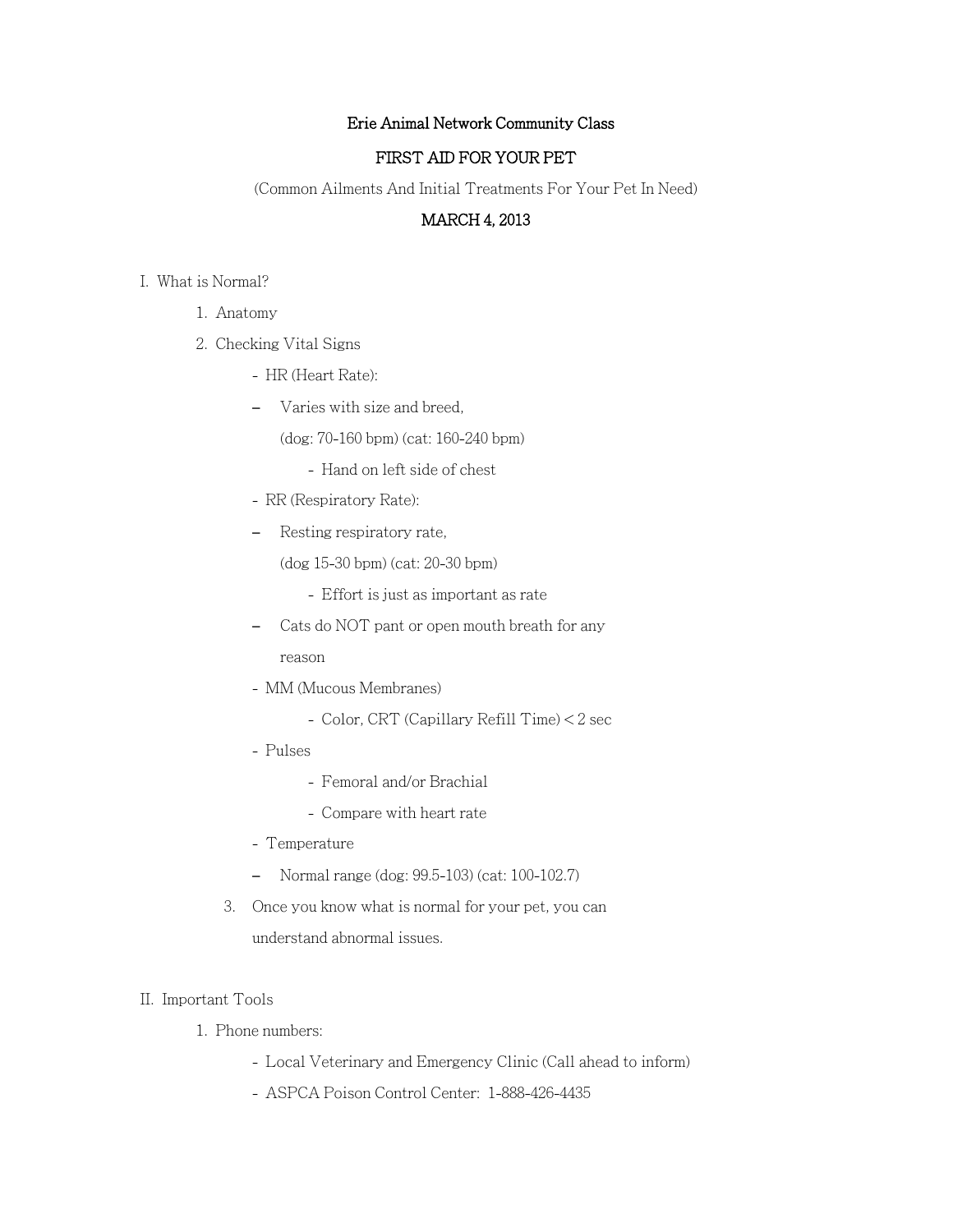- 2. Notification for Emergency Personnel (Fire, Police, etc.)
- 3. First Aid Kit (Commercially or Homemade)
	- Basic Supplies

Absorbent gauze pads Adhesive tape Antiseptic wipes, lotion powder, or spray Blanket (foil emergency blanket) Cotton balls or swabs Gauze rolls Hydrogen peroxide (to induce vomiting when directed by veterinarian or poison control) Ice pack Non-latex disposable gloves Petroleum jelly (to lubricate thermometer) Rectal thermometer Scissors (with blunt ends) Sterile non-stick gauze pads for bandages Sterile saline solution (sold at pharmacies) Tweezers A pillowcase or sheet to confine your pet for treatment - Additional Useful Items: Diphenhydramine (Benedryl with NO DECONGESTANT) Expired credit card (scrape away insect stingers Glucose paste or corn syrup (for diabetic dogs/cats) Nail trimmers and styptic powder or pencil Penlight or flashlight Rubbing Alcohol (isopropyl)

Over-the-counter antibiotic ointment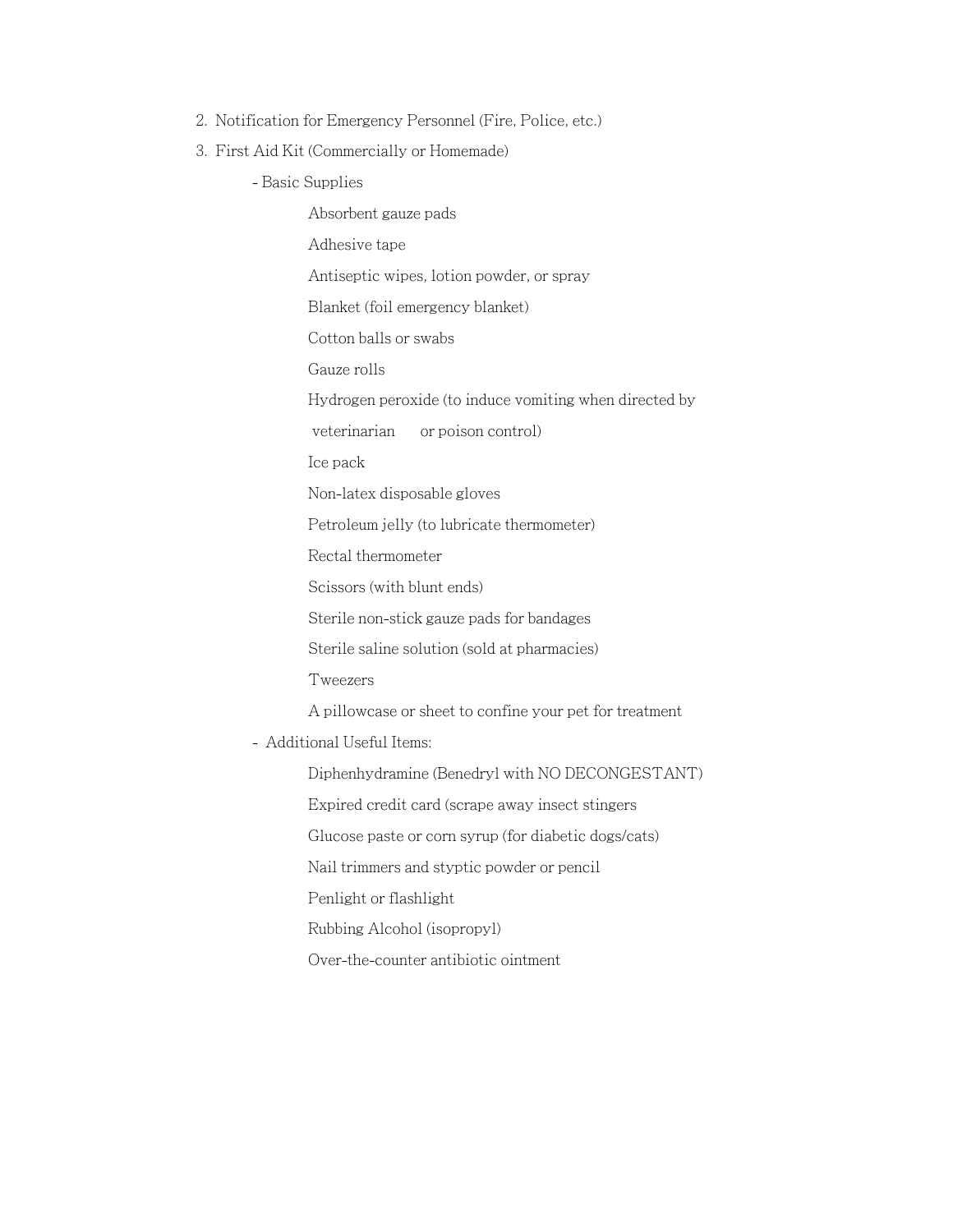### III. Restraint of Pet or Animal

1. Handle the pet as little as possible

- Handle gently, minimize movement, place in sternal position if

unconscious, do not apply pressure to stomach

(painful, difficulty breathing, and vomiting patients), use backboard/stretcher if needed, cover patient.

## 2. Homemade Muzzle (gauze)

- NEVER muzzle pet with respiratory distress
- Use caution whenever handling sick or injured pets
- Leave on for the shortest period of time needed

### 3. Helpful Tools:

- Bed sheet, towel, pillow case
- Plywood
- Leather gloves
- Trash can lid

# IV. Emergency Situations and Common Conditions:

- 1. Vomiting
	- Repetitive and active abdominal contractions to evacuate stomach

material.

- Potential indications of foreign body, toxin/ingestion, metabolic disorder,

CNS disease, anxiety, and/or nausea (very vague symptom).

- Fast and bland diet failure seek veterinary assistance
- GDV (Gastric Dilatation and Volvulus) "Bloat"

Large breed dogs (Doberman Pinscher, Great Dane, German

Shepherd, Labrador Retriever.

Unproductive retching, weakness, lethargy/agitation, poor

MM color, drooling, salivation, enlarged distended abdomen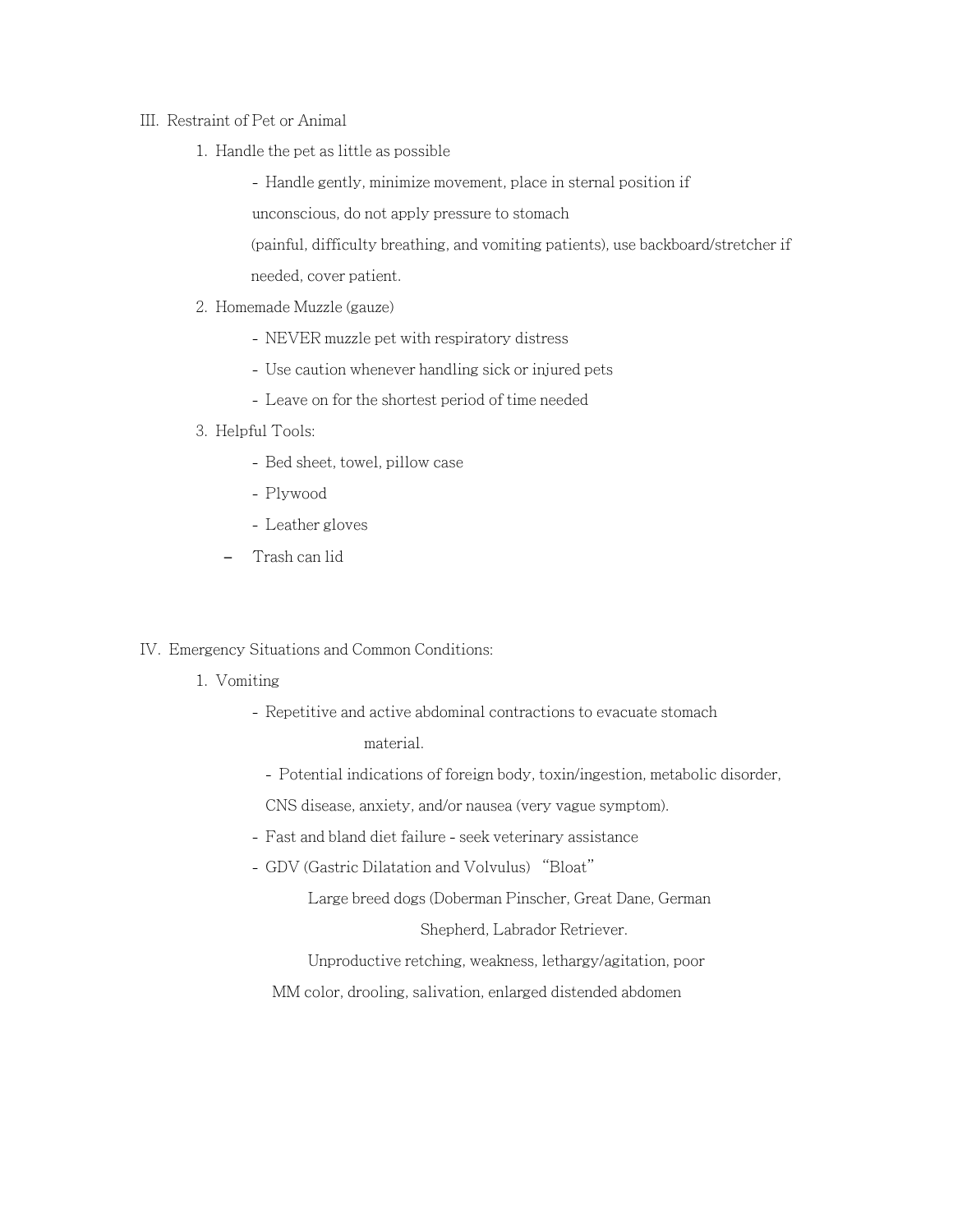#### Life-threatening

2. Diarrhea

- Can be compromising if present for long periods of time (especially in young and geriatric)

- Could lead to or caused by gi imbalance, parasites, toxins, or ulcer of GI tract.

### 3. Insect Bites/Stings

- Can cause swelling, redness, and itching
	- In allergic animals can cause hives, facial swelling, vomiting, difficulty breathing and even collapse.
- Remove stinger if found, cool compress, and can apply a baking
- soda/water paste to area to neutralize some of the acidic venom.
	- DO NOT administer any medications unless instructed by veterinarian.
- 4. Choking
	- Interference of breathing due to foreign material or compression of airway.
	- Coughing versus Choking
		- Heimlich Maneuver only if certain of complete obstruction of airway
	- If Unconscious (perform finger sweep and begin rescue breathing)
	- If Conscious (stay calm, cool if overheated, seek help)

### 5. Toxins (Common)

- Chocolate (theobromine and caffeine) signs: hyperactivity, heart arrhythmias, vomiting, diarrhea, seizures, pancreatitis.
	- Milk Chocolate
		- Mild signs (0.7oz/lb), Mod/Severe signs (2 oz/lb)
	- Semi-Sweet Chocolate

Mild signs (0.3 oz/lb), Mod/Severe signs (1 oz/lb)

- Baking Chocolate

Signs 0.1 oz/lb (2 small 1 oz squares for 20lb dog)

- Rodenticides: taste good to pets, poison and death from internal bleeding.
- Food Poisoning (think seasonal and waste access garbage)

Vomiting, diarrhea, lethargy, neurologic conditions, foreign body

- Antifreeze: (Ethylene Glycol)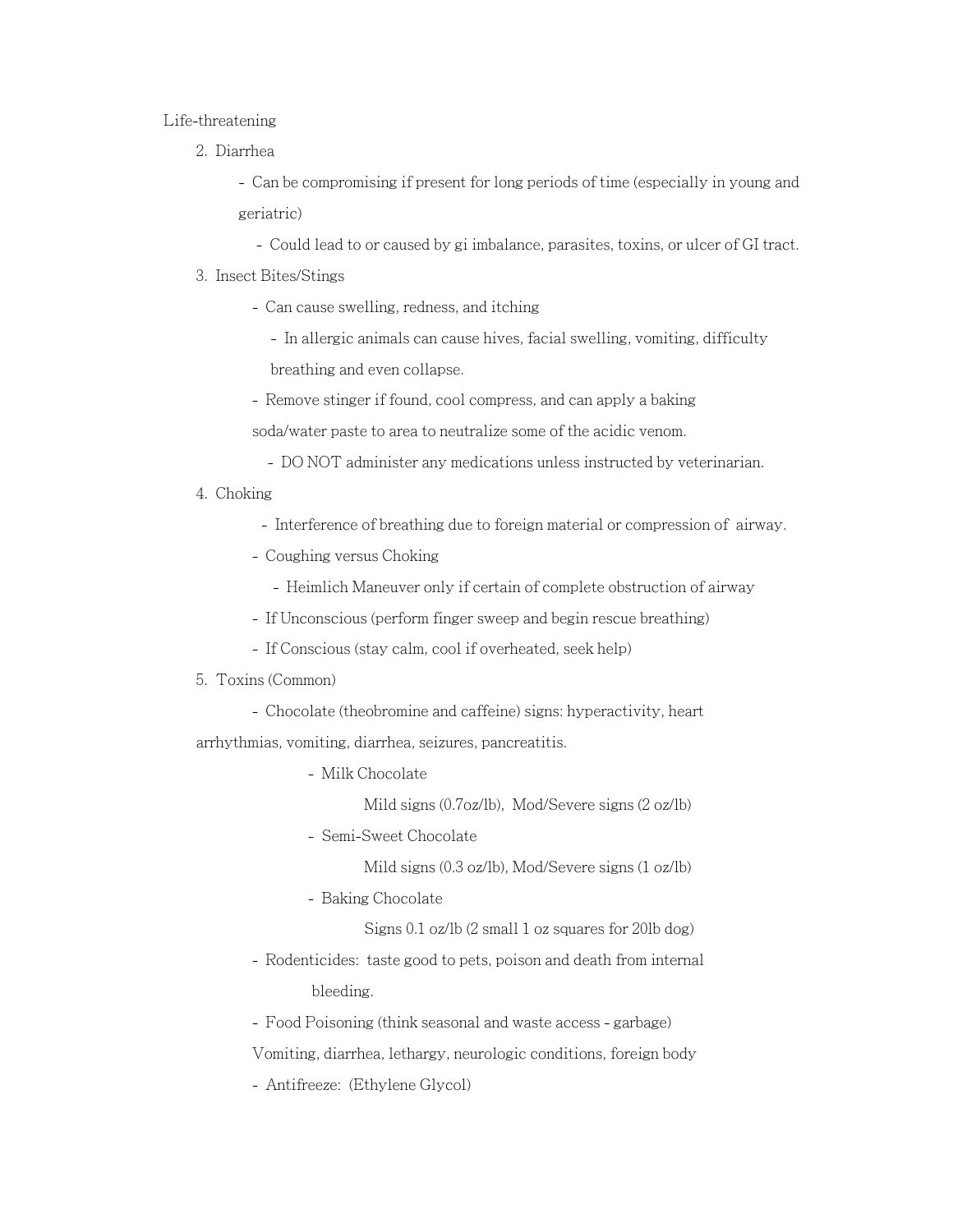Vomiting, seizures, CNS depression, drunkenness, renal failure, death.

- OTC/Prescription Medications

Acetaminophen (cats) and Ibuprofen (dogs)

Anti-depressants and seizure medications

Skin creams

Blood pressure medications

Xylitol (Sugarless gums) (causes release of insulin, low glucose, liver toxicity)

- Plants

Poinsettia (nontoxic in the traditional sense)

Oral and gi upset, possible ulcers

Lilly (the entire plant is toxic to cats)

Vomiting, lethargy, renal failure/death

Raisins (grapes as well)

Unknown toxin, renal issues

### 6. HBC (Hit By Car)/Trauma

- Treat all scenarios as an emergency

- Never underestimate a hurt or scared pet (including your own)
- Pneumothorax, internal bleeding, diaphragmatic hernias, fractures
- Fractures: muzzle/restraint patient in comfortable fashion for

transport

Do not apply traction or set fracture

Do not give oral medications

- Patient and condition can change extremely quickly (seek veterinary help)

### 7. Heat Stroke/Hyperthermia

- Symptoms: lethargy, panting, diarrhea with blood, seizures, coma

- How to avoid: limit exposure to outdoors on hot days, never leave pet in car, monitor large breeds, limit exercise, watch pet, provide shade and water frequently, open wire cage.

- Diagnosis by rectal thermometer

- Treatment: increase ventilation, fan, cool water bath if temp > 104, alcohol on pads, seek veterinary help immediately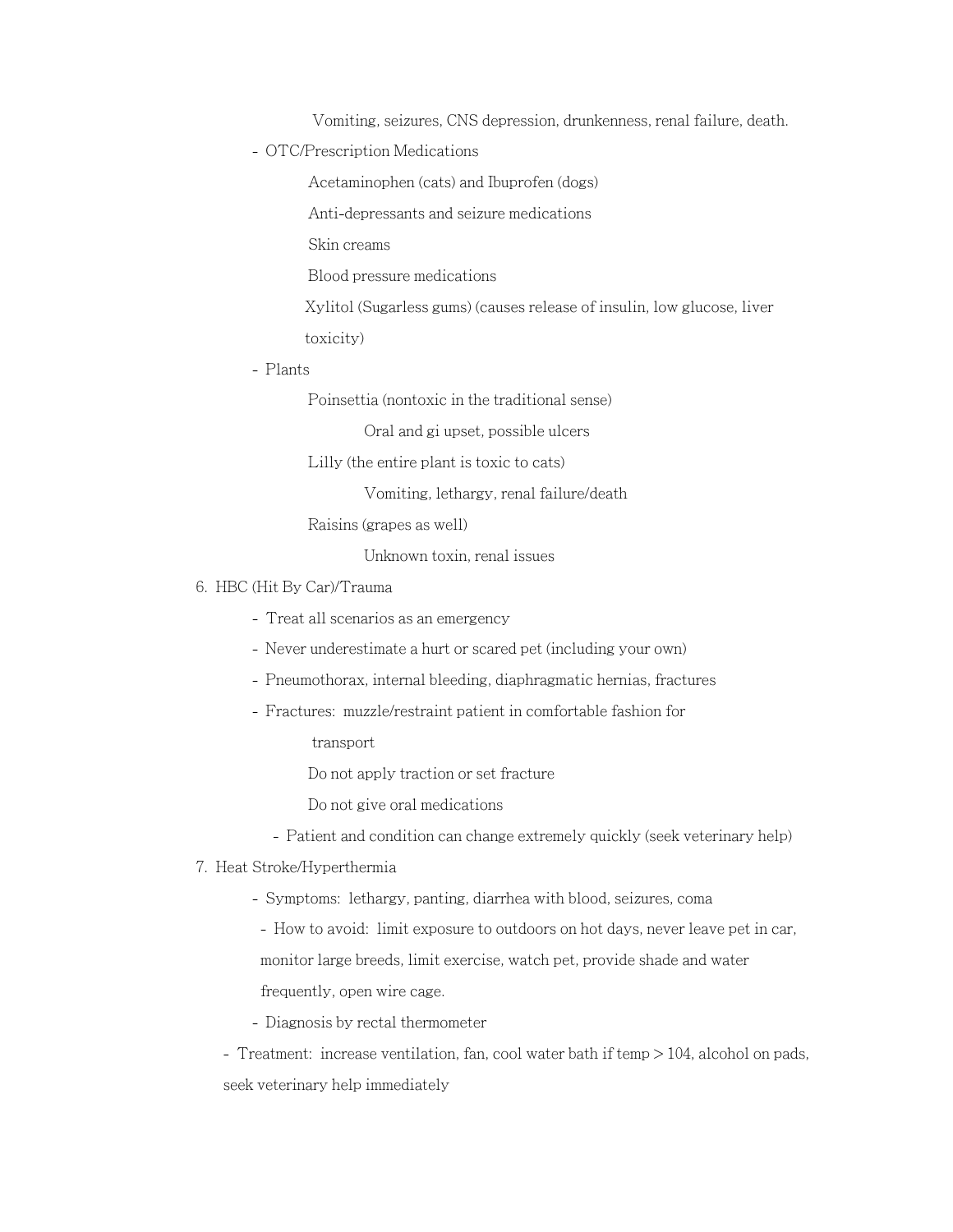## 8. Burns

- Do not apply "old fashion" remedies
- Protect yourself (may be chemical and/or thermal)
- Cover and clean (damp cotton cloth)
- 9. Bleeding, Open Wounds, Cuts, and Bruises

- Apply pressure and bandage

- Bandage material: clean cotton cloth, gauze, panty hose, ACE bandage, feminine
- hygiene pads, rolled newspaper and sticks for stabilization, 2 inch tape
- Soft bandage versus fixation/supportive bandage (Robert Jones)
- Tourniquet should only be used as LAST resort.
- 10. Seizures
	- New seizure patient versus patient that is on anti-seizure medications
	- Keep pet sternal with head angled down
	- Avoid excessive sound or touch (may be hypersensitive)

 - If toy breed or diabetic situation, carefully apply karo syrup or simple sugar to gum line

- Grand mal and cluster seizures are absolute emergency or if seizure is lasting more than 3-5 minutes in duration

- Watch for post ictal aggression and do NOT give oral meds or examine oral area during seizure

### 11. Shock

- A condition resulting from a depressed state of many vital body functions caused by a lack of effective circulation.

- Basically any condition that causes a lack of oxygen supply to tissues or the inability of tissues to properly use oxygen.

Can be life threatening and requires immediate attention

- Many causes (I.e. trauma, poisoning, insect stings/allergic reactions,

infections, burns, heart failure, obstruction of airways, etc.)

- Early signs: (difficult) excitement or subdued, rapid HR, pulse difficult to find, gums may be pale or normal

- Late signs: extremely pale gums, cyanosis (blue gums), elevated and irregular

HR, weak pulses, hypothermia, RR slow/rapid or shallow/deep, glazed eyes,